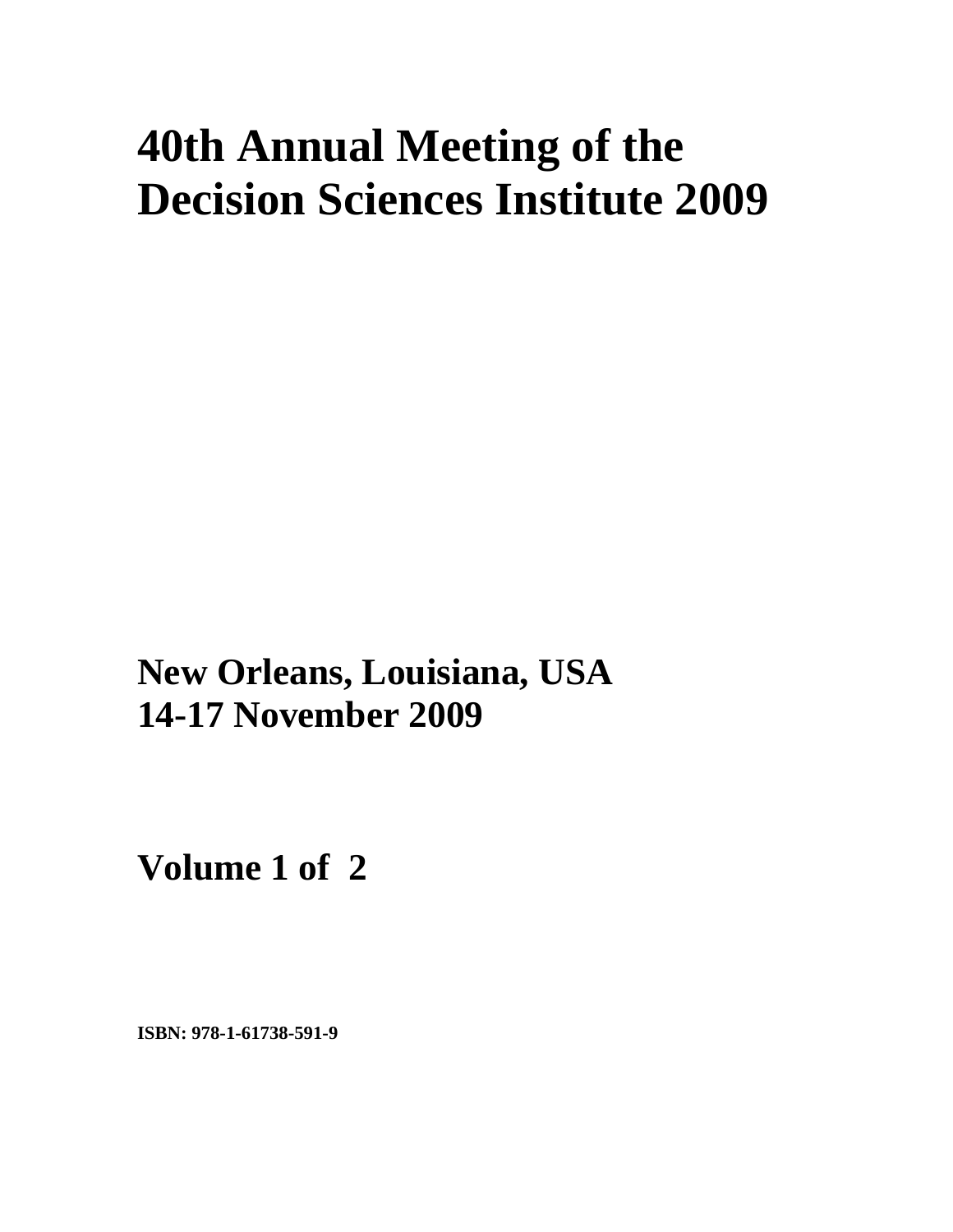**Printed from e-media with permission by:** 

Curran Associates, Inc. 57 Morehouse Lane Red Hook, NY 12571



**Some format issues inherent in the e-media version may also appear in this print version.** 

Copyright© (2009) by the Decision Sciences Institute All rights reserved.

Printed by Curran Associates, Inc. (2010)

For permission requests, please contact the Decision Sciences Institute at the address below.

Decision Sciences Institute Georgia State University J. Mack Robinson College of Business University Plaza Atlanta, Georgia 30303

Phone: (404) 413-7710 Fax: (404) 413-7714

dsi@gsu.edu

#### **Additional copies of this publication are available from:**

Curran Associates, Inc. 57 Morehouse Lane Red Hook, NY 12571 USA Phone: 845-758-0400 Fax: 845-758-2634 Email: curran@proceedings.com Web: www.proceedings.com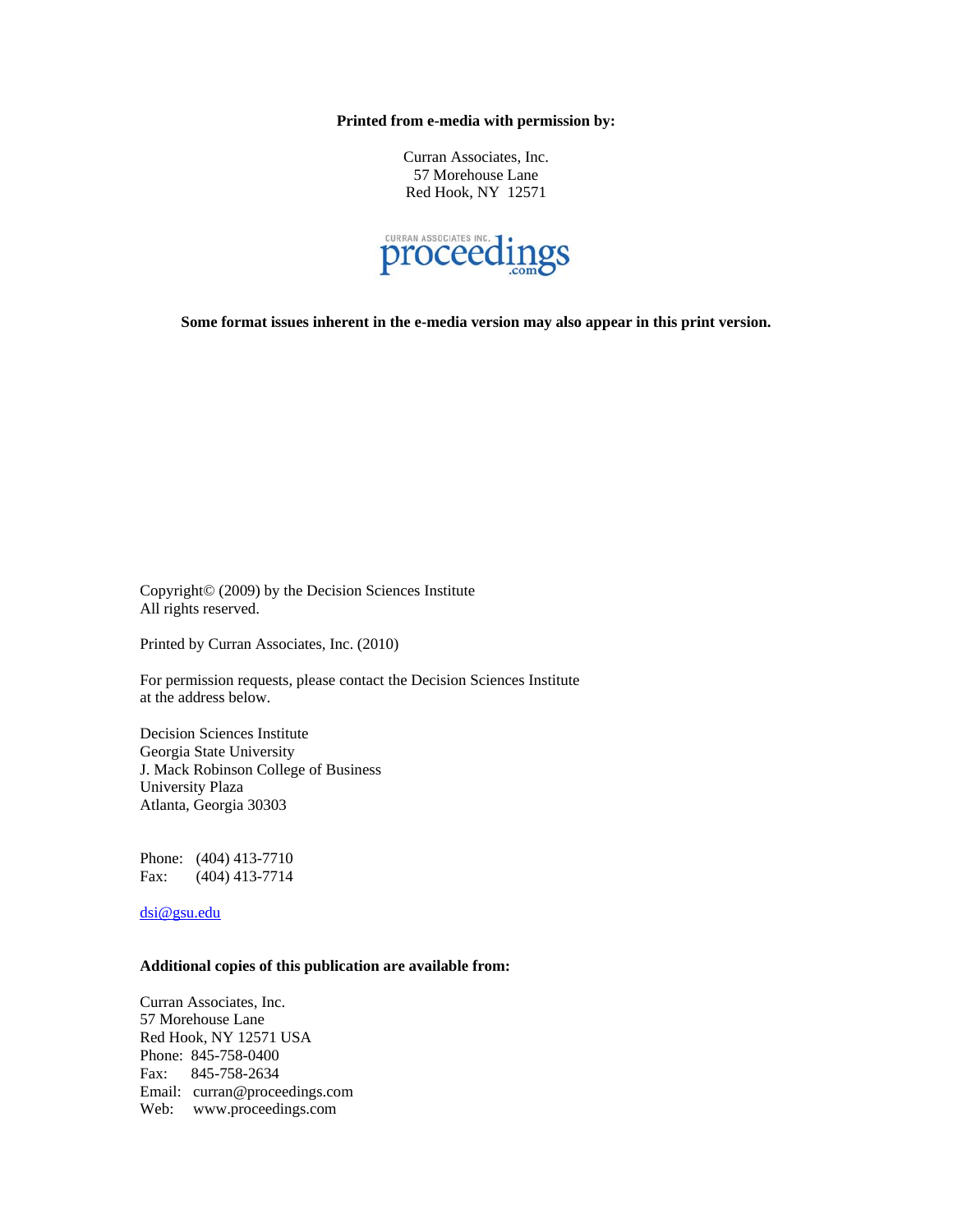# **TABLE OF CONTENTS**

### **VOLUME 1**

| <b>Brandis B. Phillips</b>                                                                                                                             |  |
|--------------------------------------------------------------------------------------------------------------------------------------------------------|--|
| Sheldon R. Smith                                                                                                                                       |  |
| Ken Hung, Yifan Zhao, Chin W Yang                                                                                                                      |  |
| Pawel J. Kalczynski, Jerzy Kamburowski                                                                                                                 |  |
| Rupak Rauniar, Greg Rawski                                                                                                                             |  |
| Submission #17: Evaluating EBDMSS in the Real Business World Using an Integrative DSS<br>Fen Wang                                                      |  |
| Submission #20: Construct Validity and Reliability of Positions and Responsibilities in Business                                                       |  |
| Yvonne L. Antonucci, Richard J. Goeke                                                                                                                  |  |
| Submission #21: Maximizing The Efficiency And Effectiveness of Your Information Systems: Don't                                                         |  |
|                                                                                                                                                        |  |
| Kevin E. Dow, Robert H. Faley, Richard J. Goeke, Vincent Shea                                                                                          |  |
| Seungjae Shin                                                                                                                                          |  |
| Submission #25: A Supply Chain Performance Measurement Model with Timely Delivery and                                                                  |  |
| Lihua Chen, Alfred Guiffrida                                                                                                                           |  |
| Submission #29: Managing Supply Chain Uncertainties to Achieve Mass Customization Ability  61<br>Gensheng (Jason) Liu, Rachna Shah, Roger G. Schroeder |  |
| Submission #30: Health Care Supply Chain Leadership and Strategy: How It Can Help Cost                                                                 |  |
| Andy Perry, Mehmet C. Kocakulah                                                                                                                        |  |
| Mika Goto, Toshiyuki Sueyoshi                                                                                                                          |  |
| Submission #33: Intraday Liquidity Dimensions by Ownership and Location in the Chinese Stock<br>Yan He, Junbo Wang, Chunchi Wu                         |  |
| Submission #35: Utilization and Relevance of Performance Measures in Manufacturing                                                                     |  |
| Carlos F. Gomes, Mahmoud M. Yasin, Joao Veríssimo Lisboa                                                                                               |  |
| Mahmoud M. Yasin, Carlos F. Gomes, Mohammad Al-Najjar                                                                                                  |  |
|                                                                                                                                                        |  |
| Fei Gao, Ozgun Caliskan Demirag, Frank Chen<br>Submission #38: An Onshore Alternative to Offshore Outsourcing of Software Development and              |  |
| Michael G. Wells, Lee D. Cornell                                                                                                                       |  |
| Submission #39: Examining the R&D-Productivity Linkage and Export-Led Growth Hypothesis: An<br>Xiaolin Li                                              |  |
| Submission #40: The Influence of Economic Indicators and Gasoline Price on Chinese Automobile                                                          |  |
| Hui-Yen Lee, Hsin-Hong Kang                                                                                                                            |  |
| Submission #41: Tax Compliance: The Moderating Effect of Consideration of Future Consequences                                                          |  |
| Siew H. Chan, Qian Song                                                                                                                                |  |
| Joao S. Neves, Behnam Nakhai                                                                                                                           |  |
| Submission #48: HEART: A Strategic Decision Support Tool for a Cardiac Diagnostic Center  133<br>Matthew D. Dean                                       |  |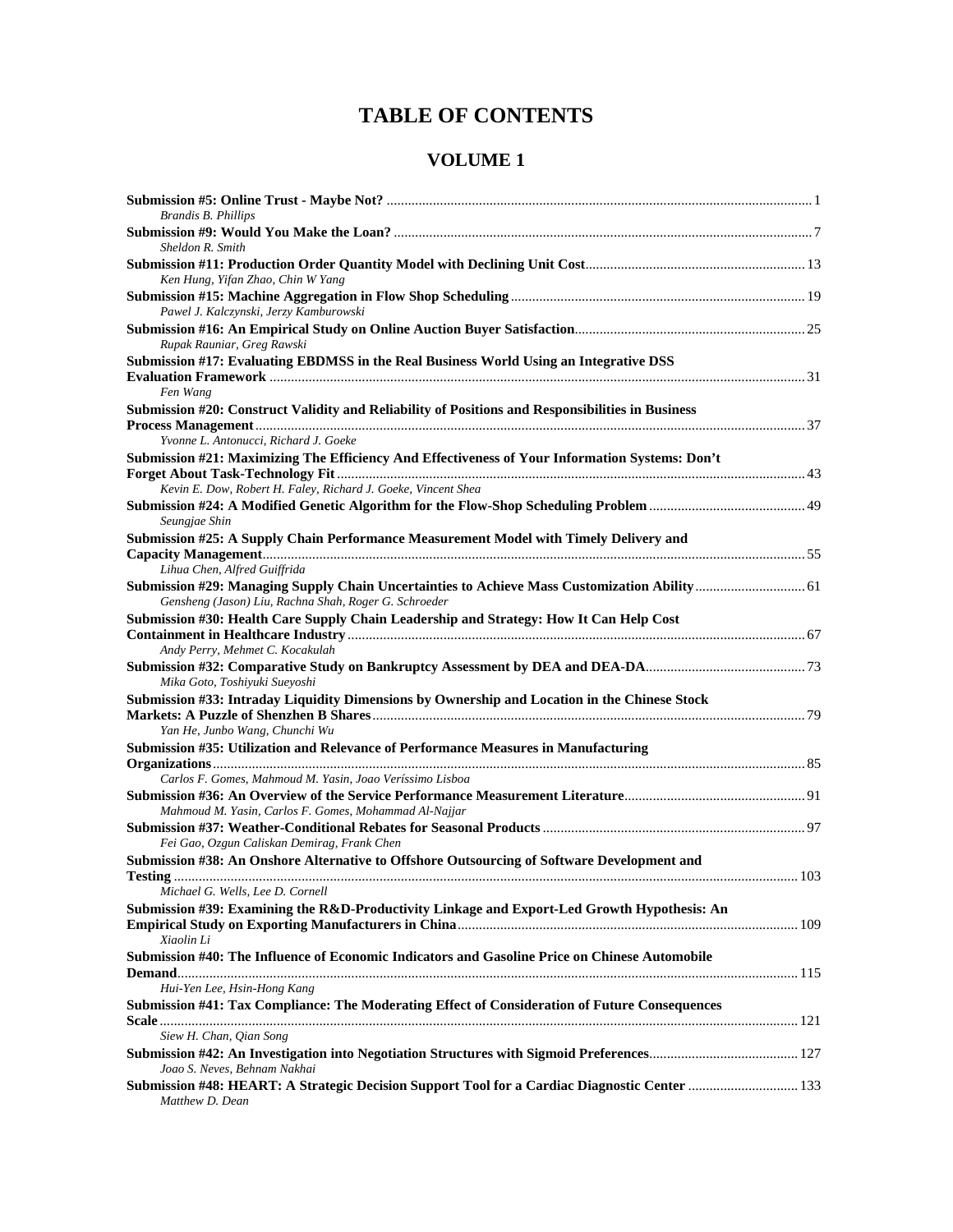| Submission #49: Commitment to the Green Movement by Organizations and Individuals, Impacts of         |  |
|-------------------------------------------------------------------------------------------------------|--|
|                                                                                                       |  |
| Susan M. L. Zee, Sandra J. Hartman, Lillian Y. Fok                                                    |  |
| Submission #52: Mobile Internet Service: Assessment of Quality and Satisfaction from Customer's       |  |
| Sunran Jeon, Sung T Kim, Donghyun Choi                                                                |  |
| Submission #53: Considering the Flip-Flop as a Viable Alternative in Group Decision Making  150       |  |
| Mayes D. Mathews, Shannon Jackson                                                                     |  |
|                                                                                                       |  |
| Don Hee Lee, Seong No Yoon                                                                            |  |
|                                                                                                       |  |
| Jing Wang, Murali Shanker, Michael Y. Hu                                                              |  |
| Submission #60: The Effect of the Transshipment Mechanism on Inventory Management with                |  |
|                                                                                                       |  |
| Ching-Chin Chern, Chih-Choa Chang, Ling-Chieh Kung, Shu-Yi Chen                                       |  |
| Submission #62: The Influence of Advertising Values and the Mediating Effect of Perceived             |  |
|                                                                                                       |  |
| Hsin Hsin Chang, Mohamad Rizal Abdul Hamid                                                            |  |
| Submission #64: Communication, Content Management, Assessment, and Class Management:                  |  |
| Empirical Study of How Faculty Use Course Management Systems in Distance Education  182               |  |
| Jianfeng Wang, Susita Asree, William J. Doll, Xiaodong Deng, Sufian Qrunfleh                          |  |
| Submission #65: Personality Traits Effects on Job Satisfaction: The Role of Goal Commitment  188      |  |
| Wai Kwan Lau                                                                                          |  |
| Submission #66: Does Quality Still Pay? A Reexamination of the Relationship between Effective         |  |
|                                                                                                       |  |
| Peter G. Zhang, Yusen Xia                                                                             |  |
| Xiaoming Li                                                                                           |  |
| Submission #71: An Application of Lean Principles to the Transportation Industry: A Case Study 206    |  |
| Jason Muggy, Timothy M. Bergquist                                                                     |  |
| Submission #72: An Investigation of the Applicability of Quality Programs in the Wood Adhesives       |  |
|                                                                                                       |  |
| Brian Phillips, Timothy M. Bergquist                                                                  |  |
|                                                                                                       |  |
| Junwen Feng                                                                                           |  |
|                                                                                                       |  |
| Junwen Feng                                                                                           |  |
|                                                                                                       |  |
| Asoo Vakharia, Arda Yenipazarli                                                                       |  |
| Submission #83: Experimental Design Issues in Developing A Data Base for the Spare Parts Inventory    |  |
|                                                                                                       |  |
| <b>Ibrahim Kurtulus</b>                                                                               |  |
| Submission #84: The Effect of Top Management Team (TMT) Composition on Corporate                      |  |
|                                                                                                       |  |
| Michael A. Abebe, Arifin Angriawan                                                                    |  |
| Submission #85: Selecting a Prior Distribution for Demand Rates of Slow-moving Inventory: A           |  |
| Matthew D. Lindsey                                                                                    |  |
| Submission #86: The Effects of Market Orientation and Service Innovation on Service Industry          |  |
|                                                                                                       |  |
| Colin C. Cheng, Dennis Krumwiede                                                                      |  |
| Submission #87: Does the Type of Institution Influence Undergraduate Students' Ethical Opinions?  257 |  |
| Kathleen K. Molnar, Iris Jenkel, Marilyn G. Kletke                                                    |  |
|                                                                                                       |  |
| Hans Solli-Saether, Petter Gottschalk                                                                 |  |
| Submission #92: Scheduling of Surgical Operations to Operating Rooms by Mathematical Modeling 267     |  |
| Irem Ozkarahan, Emrah Edis, Pinar Mizrak Ozfirat                                                      |  |
|                                                                                                       |  |
| Marc Zielinski, Peter Letmathe, Marcus Schweitzer                                                     |  |
| Submission #94: Do Product Life Cycles Impact the Relationship between Purchasing Practices and       |  |
|                                                                                                       |  |
| Ahmed Doha, Ajay Das, Mark Pagell                                                                     |  |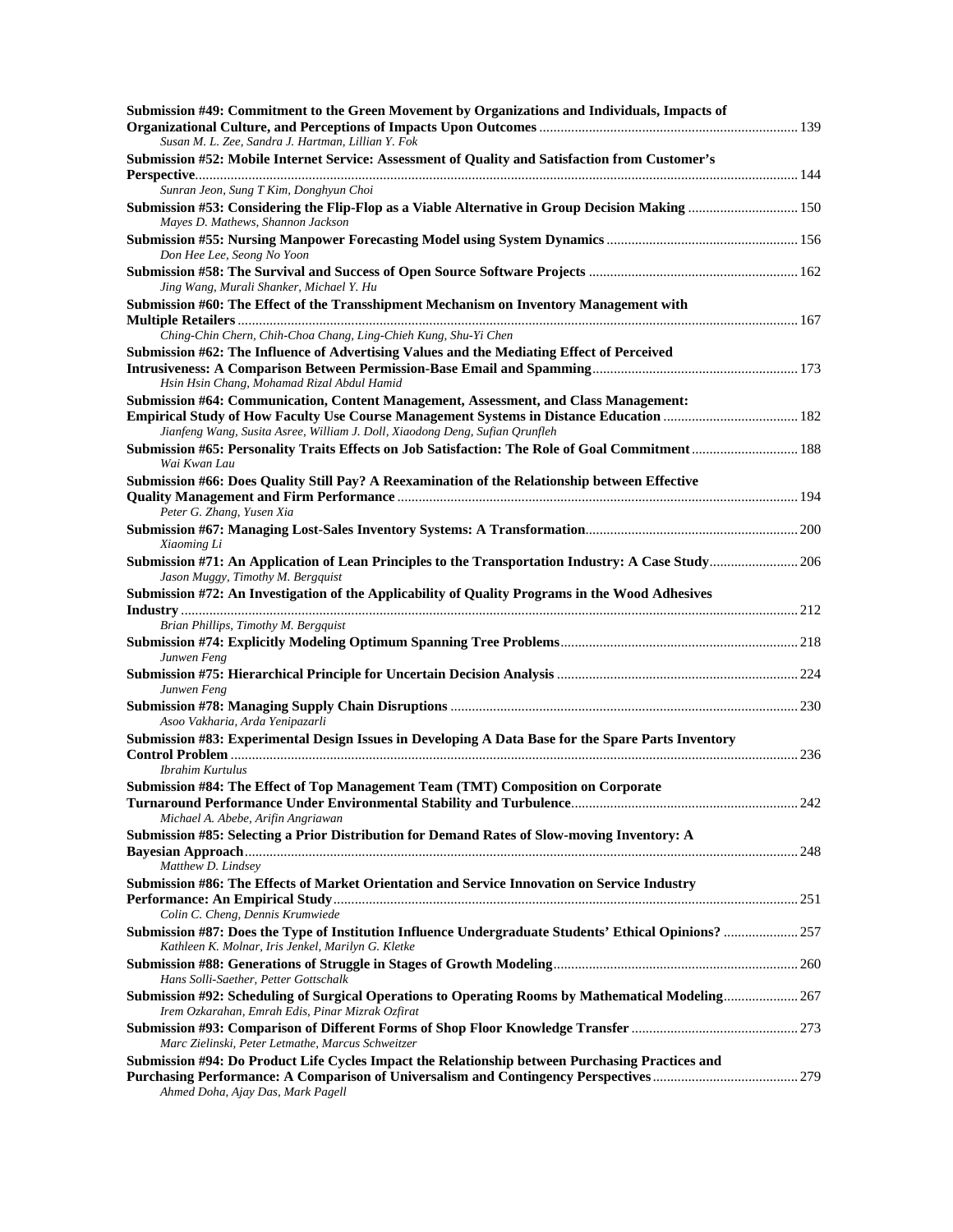| Submission #95: Enhancing the Student Experience in Online Education using Adobe Connect - An                                   |  |
|---------------------------------------------------------------------------------------------------------------------------------|--|
| Paul J. A. Van Vliet<br>Submission #97: Use of Strategic Planning & Financial Performance of Companies in Turkey 291            |  |
| Alev M. Efendioglu, Tugba Karabulut                                                                                             |  |
| Amber Lo, Ronald Fernandes, Velma Lee                                                                                           |  |
| Submission #99: The Effect of Self-Efficacy and Self-Regulation on Knowledge Sharing Behavior                                   |  |
| Ming-Ten Tsai, Nai-Chang Cheng Sr.                                                                                              |  |
| Submission #100: Towards Understanding of Diversity and Conflict in Global Virtual Teams312<br>Praveen Pinjani, Prashant Palvia |  |
| Sathiadev Mahesh, Kenneth R. Walsh                                                                                              |  |
| Submission #104: An Exploration of the Factors Impacting the Attraction of Nurses to Rural Areas:                               |  |
| Michael J. Dotson, Dinesh Dave, Joseph A. Cazier, Michael P. Lischke, Larry Freeman, Kay Herr                                   |  |
| Submission #106: A Confidence-Interval Approach to Teaching Inference in a Core-Required, B-                                    |  |
|                                                                                                                                 |  |
| Mark L. Berenson                                                                                                                |  |
| Submission #108: R & D Intensity and Firm Performance: The Moderating Role of the Proportion of                                 |  |
| Arifin Angriawan, Michael A. Abebe, Tyson Ang                                                                                   |  |
|                                                                                                                                 |  |
| Chauncey M. DePree Jr.                                                                                                          |  |
|                                                                                                                                 |  |
| Chauncey M. DePree Jr.<br>Submission #112: A Quality Integrated Approach to Strategic Level Global Supply Chain Models344       |  |
| Kanchan Das, Sankar Sengupta                                                                                                    |  |
| Submission #114: An Empirical Study of the Determinants of Backorder Aging: The Case of the                                     |  |
|                                                                                                                                 |  |
| James Rodger, Pankaj Pankaj, Micki Hyde                                                                                         |  |
| Submission #115: Sustainability of Information System Success: A Multilevel Analysis of IS Usage                                |  |
| HsiuJu Rebecca Yen, Eldon Y. Li, Hsuan Yu Hsu, Chien Hsiang Liao                                                                |  |
| Submission #116: Management and Accounting Strategy to Improve Public Higher Education362                                       |  |
| Gus Gordon, Mary Fischer<br>Submission #118: Using an Active Learning Project to Teach Intermediate Accounting Topics 368       |  |
| Judith A. Sage, Lloyd G. Sage                                                                                                   |  |
| Submission #120: An Integrated Optimal Robust Pricing and Capacity Policy for Perishable Assets  374<br>Syed Asif Raza          |  |
|                                                                                                                                 |  |
| Shad Dowlatshahi                                                                                                                |  |
| Submission #122: The Role of Remanufacturing in Reverse Logistics: Case Studies Approach386<br>Shad Dowlatshahi                 |  |
| Ken Hung, Chin W Yang, Yifan Zhao                                                                                               |  |
| Submission #124: An Empirical Investigation of Web Design Factors Affecting Online Shopping                                     |  |
|                                                                                                                                 |  |
| Guei-Hua Huang, Hsin Hsin Chang                                                                                                 |  |
| Submission #125: Culture, Participation and Technology: An Integrated Pedagogical Paradigm  404<br>Paul A. Fadil                |  |
| Hollis T. Landrum, Victor R. Prybutok, Xiaoni Zhang, Daniel Peak                                                                |  |
| Submission #131: A Decision Analytic Approach to Borrowing with Human Capital Contracts  416                                    |  |
| Andrew B. Carver                                                                                                                |  |
| Submission #133: A Study of the Relationship Between Workplace Spirituality, National Culture and                               |  |
|                                                                                                                                 |  |
| Jose L. Daniel                                                                                                                  |  |
| Wann-Yih Wu, Chu-Hsin (Julie) Huang                                                                                             |  |
| Chinho Lin                                                                                                                      |  |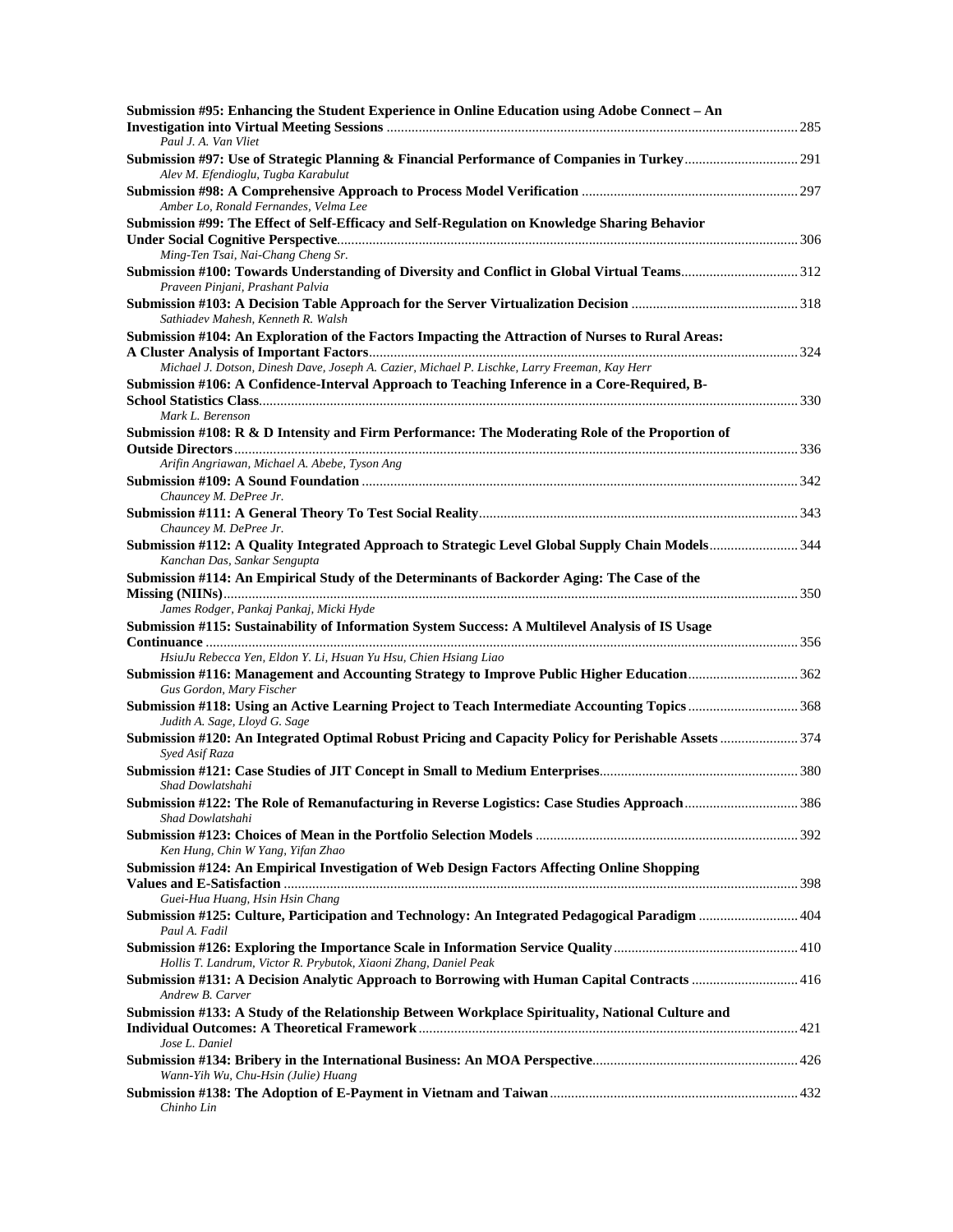| Submission #139: Sage, Guide, Both, or Even More? An Examination of Instructor Activity in Online                                                                           |  |
|-----------------------------------------------------------------------------------------------------------------------------------------------------------------------------|--|
| J. B. Arbaugh                                                                                                                                                               |  |
| Joshua Howell, June Wei                                                                                                                                                     |  |
| Meaghan E. Boden, June Wei                                                                                                                                                  |  |
| Submission #143: Exact Computable Expressions for the Asymptotic Distribution of Change-Point                                                                               |  |
| Stergios B. Fotopoulos, Venkata K. Jandhyala, Elena A. Khapalova                                                                                                            |  |
| Submission #144: Organizational Culture, Knowledge Management and Patient Safety Performance                                                                                |  |
| Gregory N. Stock, Kathleen L. McFadden, Charles R. Gowen III                                                                                                                |  |
| Submission #145: Knowledge and Technology Transfer Processes: A Comparative Case Study  468<br>Antonio Manuel Aguiar, Antonio M. Palma-dos-Reis                             |  |
| Submission #146: A Tabu Search Heuristic Procedure for the Capacitated Facility Location Problem  474<br>Minghe Sun                                                         |  |
| Submission #149: Do National Culture and Organizational Development Affect the Effectiveness of<br>Lillian Y. Fok, Sandra J. Hartman, Wing M. Fok, Jing Li                  |  |
| Submission #151: Exploring Factors that Impacts Information Systems Integration (ISI) in ERP                                                                                |  |
|                                                                                                                                                                             |  |
| Thawatchai Jitpaiboon, T. S. Ragu-Nathan, Mark A. Vonderembse                                                                                                               |  |
| Submission #152: Exploring Factors that Impact Supply Chain Integration and Organizational                                                                                  |  |
| Thawatchai Jitpaiboon, Xiao Li, Sushil K. Sharma                                                                                                                            |  |
| Laura Forker                                                                                                                                                                |  |
| Michael J. Dotson, Eva M. Hyatt, Jeff D. Clark                                                                                                                              |  |
| Submission #157: The Implementation of B2B E-Commerce in North American Firms Under                                                                                         |  |
|                                                                                                                                                                             |  |
| Ismail Sila                                                                                                                                                                 |  |
| Li Chen                                                                                                                                                                     |  |
| Submission #161: Optimum Control of a Multi-Supplier-Buyer Supply Chain with JIT Delivery525<br>Pablo Biswas, Bhaba R Sarker                                                |  |
| Submission #165: A Comparative Benchmarking Analysis of The U.S. Apparel And Accessories                                                                                    |  |
| Rashmi Malhotra, D. K. Malhotra                                                                                                                                             |  |
| Submission #166: Trust-Driven Joint Operations Practices to Achieve Mass Customization: A                                                                                   |  |
| Kun Liao, Thomas W. Sharkey, Mark A. Vonderembse, T. S. Ragu-Nathan                                                                                                         |  |
| Submission #167: The Mediating Effect of Trust Between Relationship Importance and Supply Chain                                                                             |  |
| Baofeng Huo, Min Zhang, Xiande Zhao                                                                                                                                         |  |
| Submission #168: Reciprocity, Conscientiousness and Contract Adjustment Decision in Buyer-                                                                                  |  |
| Jin Li, Chanchai Tangpong, Tony R. Johns                                                                                                                                    |  |
| Submission #171: Optimizing Service Capacity Allocation and Prices Over Time Under Stochastic                                                                               |  |
| Hongkai Zhang, Hani I. Mesak, Jiehui Ma<br>Submission #173: A Comparative Analysis of Selected Data Filtering Methods for RFID                                              |  |
|                                                                                                                                                                             |  |
| Wen Yao, Chao-Hsien Chu, Zang Li, Rachida Parks<br>Submission #174: Power, Value Appropriation and Relationship Quality in IOS Supply Chain                                 |  |
|                                                                                                                                                                             |  |
| Xiao Li, Anand S. Kunnathur, T. S. Ragu-Nathan, Thawatchai Jitpaiboon<br>Submission #178: The Determinants of IT Assimilation at the Individual Level: From the Perspective |  |
| Jaejoo Lim, Gerald Gonsalves                                                                                                                                                |  |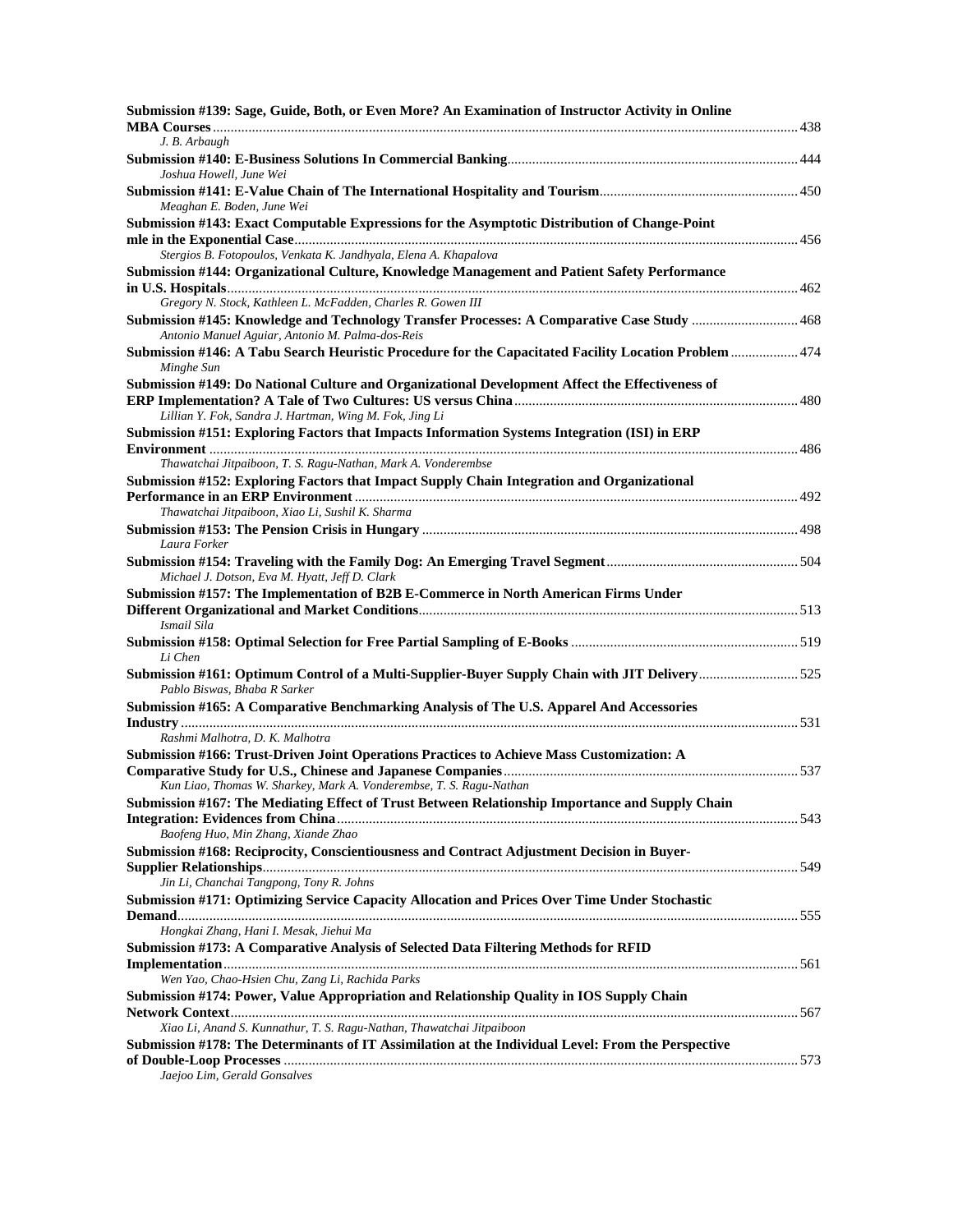| Submission #179: Three Alternative Perspectives for Exploring the Communication Process from                                                                                                  |  |
|-----------------------------------------------------------------------------------------------------------------------------------------------------------------------------------------------|--|
| Shih-Chieh Fang, Shen Hung-Ku                                                                                                                                                                 |  |
| Submission #185: Moderating Effect of Supply Chain Operations Strategies - The Missing Link                                                                                                   |  |
| Daisy Wang, Suresh K. Tadisina<br>Submission #186: Statistical Study on Non-Normal Data Analysis and Small Sample Size Problem in                                                             |  |
| Feng Zhang                                                                                                                                                                                    |  |
| Submission #189: Determinants of Foreign Direct Investment Inflows in Southeast Asian Countries597<br>Pheng Sou, Hsin-Hong Kang, Shao-Chi Chang                                               |  |
| Submission #190: Web-Enabled Wireless Technology: An Exploratory Study into the Decision to                                                                                                   |  |
| John M. Pearson, Andrew Setterstrom, Robert (Bob) Orwig, Chris Griffin, Max Burns                                                                                                             |  |
| Chang-Tesh Hsieh, Binshan Lin                                                                                                                                                                 |  |
| Submission #195: The Links Between Just-in-Time Practices and Alignment of Benchmarking                                                                                                       |  |
| Mohammad Z. Meybodi                                                                                                                                                                           |  |
| Submission #196: A Decision-Making Simulation Model for the Prevention and Treatment of RSV                                                                                                   |  |
| Arben Asllani, Lawrence Ettkin                                                                                                                                                                |  |
| Submission #197: Who Can More Adjust Abroad? Moderating Effects of Multicultural Personality<br>Dimensions on the Relationship between Cross-Cultural Dynamic Competencies and Cross-Cultural |  |
| Wann-Yih Wu, Molortuya Bodigerel                                                                                                                                                              |  |
| James W. Beckman, Norton E. Marks                                                                                                                                                             |  |
| Sadik Sinan Erzurumlu                                                                                                                                                                         |  |
| Kenneth R. MacLeod                                                                                                                                                                            |  |
| Amy Y. Chou, David C. Chou                                                                                                                                                                    |  |
| Submission #207: Student Perception and Acceptance of Online Instruction and Distance Learning 658<br>Dat-Dao Nguyen, Yue Zhang                                                               |  |
| Submission #209: Order Fulfillment Service Quality: Its Effects on Encounter Satisfaction, WOM,                                                                                               |  |
| Xenophon A. Koufteros, Gregory R. Heim, Nelson Massad                                                                                                                                         |  |
| Submission #211: Managing a Production Facility Subject to Uncertainty in Production Modes  670<br>Esmail Mohebbi                                                                             |  |
| Submission #212: Evaluating Operational Performance of Forecast Methods In A Specialty Chemical                                                                                               |  |
| Yavuz Acar, Everette S. Gardner, Sukran Nilvana Kadipasaoglu                                                                                                                                  |  |
| Submission #213: Evaluating the Evaluation Instrument: Perceptions of Faculty, Students and                                                                                                   |  |
| Satish Nargundkar, Subhashish Samaddar                                                                                                                                                        |  |
| Submission #214: The Relationship between Organizational Citizenship Behavior and Locus of                                                                                                    |  |
| David L. Turnipseed, Calvin M. Bacon Jr.                                                                                                                                                      |  |
| Submission #215: Hospital Foundations: Compensation and Results by U.S. Region and Associated                                                                                                 |  |
| Mary E. Malliaris, Maria A. Pappas, Thomas W. Whitaker Jr.                                                                                                                                    |  |
| Submission #216: Organizational Citizenship Behavior as a Source of Competitive Advantage: The<br>William E. Gillis, David L. Turnipseed                                                      |  |
| Submission #217: The Determinants of Student Satisfaction and Performance in ERP Courses: A                                                                                                   |  |
| Khaled Alshare, Peggy Lane                                                                                                                                                                    |  |
| Submission #218: Measuring the Comparative Efficiency of Labor for Work Force Management712<br>Justin Tyree, Seong-Jong Joo, Peter J. Billington                                              |  |
|                                                                                                                                                                                               |  |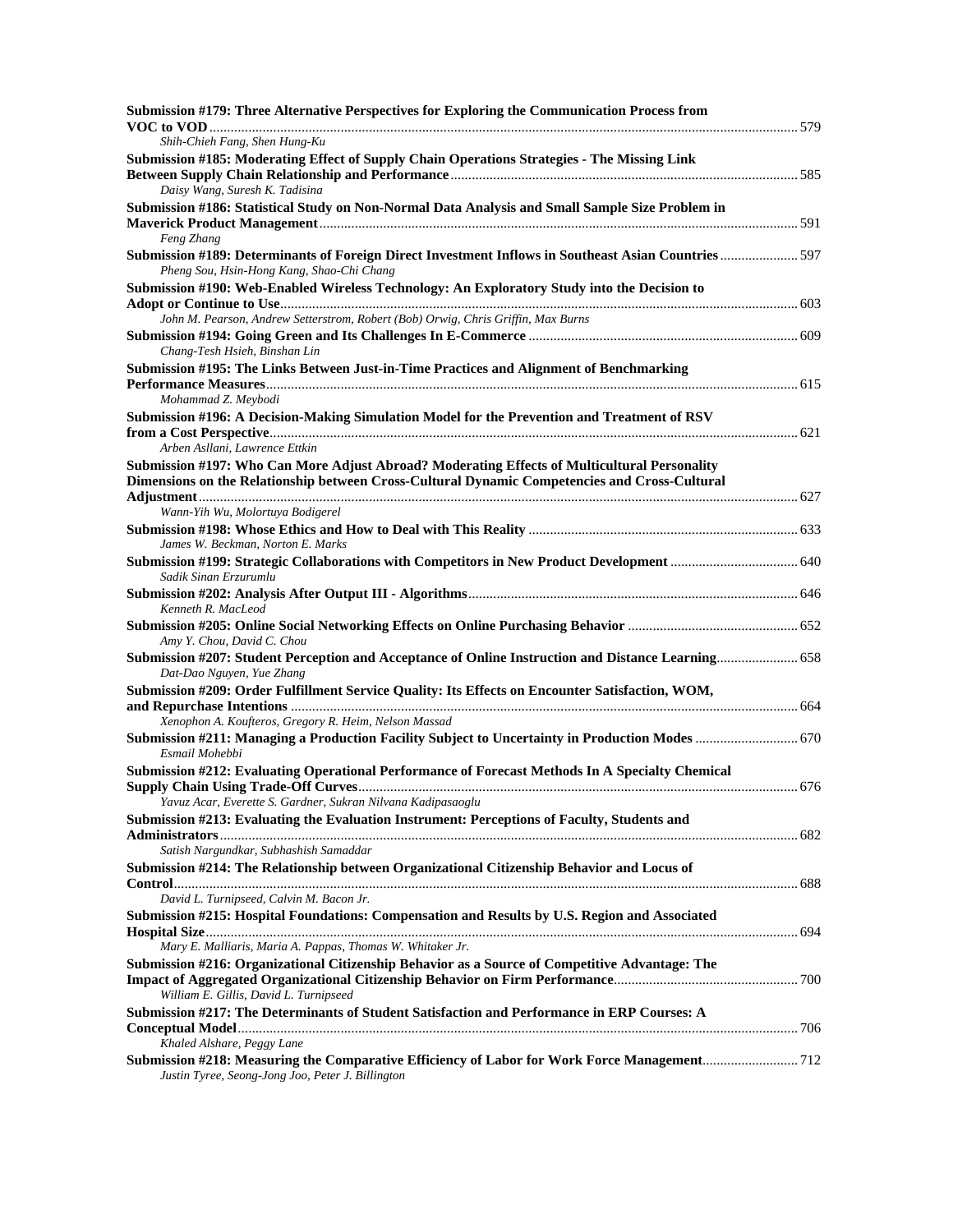| Submission #220: Organizational Development Status and the Strategic Role of Information                                                        |  |
|-------------------------------------------------------------------------------------------------------------------------------------------------|--|
| Quey-Jen Yeh                                                                                                                                    |  |
| Michael Brian Pope, Merrill Warkentin, Leigh A. Mutchler, Xin Luo                                                                               |  |
| Submission #223: Sociological Approaches to Accounting Ethics Education: Comparison of                                                          |  |
| Seleshi Sisaye                                                                                                                                  |  |
| Submission #225: Accuracy of Lumpy Demand Forecasting Methods and Their Impact on Inventory                                                     |  |
| Somnath Mukhopadhyay, Adriano O. Solis, Rafael Gutierrez                                                                                        |  |
| Submission #227: Knowledge Creation and Dynamic Capabilities: A Review and Research Agenda742<br>Cheng-Guey Lin, Hsin-Hong Kang                 |  |
| Submission #228: Using Information Technology For International Competitive Advantage And The                                                   |  |
| Tuncay Bayrak                                                                                                                                   |  |
| Submission #229: The Development of an Instrument for Measuring the Impact of Collaborative                                                     |  |
| Tuncay Bayrak                                                                                                                                   |  |
| Submission #230: Role of Behavioral and Psychological Factors on Tacit Knowledge Sharing Between                                                |  |
| Hulya Julie Yazici, Michael Mongoven                                                                                                            |  |
| Jinchang Wang                                                                                                                                   |  |
| Teddy Ray Neighbors, Ali Soylu                                                                                                                  |  |
| Submission #236: Relationship Between Online Shoppers' Brain Hemisphericity and Their                                                           |  |
| Muhammad Muazzem Hossain, A.B.M. Abdullah, Akhlaq Hossain, Carmen Joham                                                                         |  |
|                                                                                                                                                 |  |
| Krystle L. Escarfullet, Cantera Moore, Shari Tucker, June Wei                                                                                   |  |
| Submission #238: Use of Discretionary Accruals Models to Distinguish between Firms with Weak<br>Mary Jane Lenard, Pervaiz Alam                  |  |
| Submission #241: Sport as a Weapon - Responding to Terror: The Clamour and Glamour of Cricket 796<br>John Davies, Arun A. Elias                 |  |
|                                                                                                                                                 |  |
| James R. Van Scotter, Begona Perez-Mira, Andrew Schwarz, Sonja Wiley-Patton, Helmut Schneider                                                   |  |
| Po-Yi Hsu, Tsung-Chi Liu                                                                                                                        |  |
| His-An Shih, Hsiao-Yun Liang                                                                                                                    |  |
| Ming-Tien Tsai, Pi-Lien Weng                                                                                                                    |  |
|                                                                                                                                                 |  |
| Chi Lin Yang                                                                                                                                    |  |
| Submission #251: Aligning Sources of External Knowledge in New Product Development with Choice                                                  |  |
| Anil Akpinar<br>Submission #252: Balancing Inventory Positions Across Retailers with Pickup Site Inclusion Policies  840                        |  |
| Stephen Mahar, Daniel Wright, Peter A. Salzarulo                                                                                                |  |
| Preetam Basu                                                                                                                                    |  |
| Preetam Basu                                                                                                                                    |  |
| Tsung-Chi Liu, Yi-Jen Chen                                                                                                                      |  |
| Ryan Atkins                                                                                                                                     |  |
| Submission #259: The Effects of Computer-Recommended Guidance and Task Equivocality on Users'<br>Shin-Yuan Hung, Chia-Ming Chang, Ming-Jou Chen |  |
|                                                                                                                                                 |  |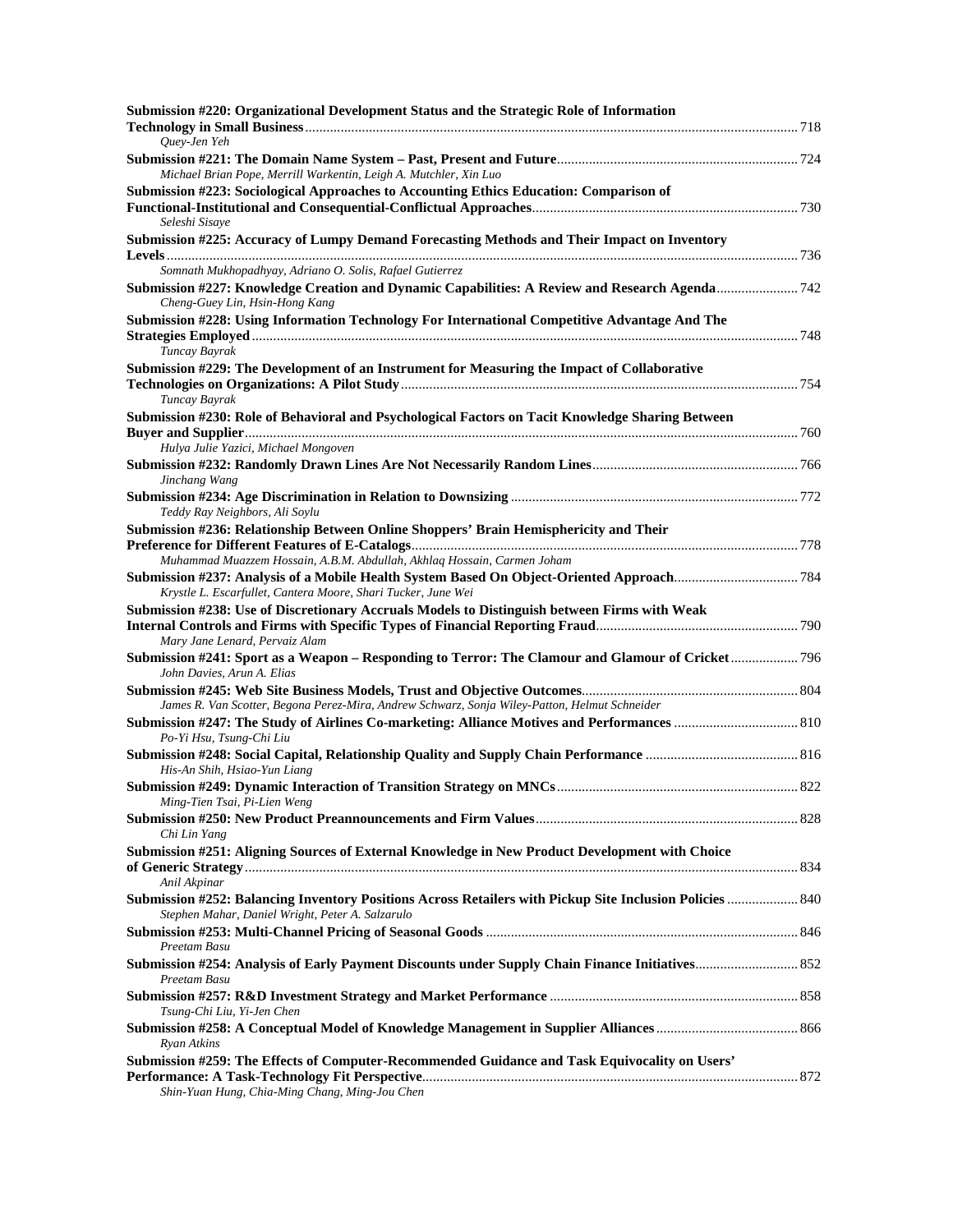| Anil Gurung, Anurag Jain                                                                                                                                         |  |
|------------------------------------------------------------------------------------------------------------------------------------------------------------------|--|
| Submission #264: Using the EPQ with Partial Backordering for Coordinated Planning of a Product                                                                   |  |
|                                                                                                                                                                  |  |
| David W. Pentico, Matthew J. Drake, Carl Toews                                                                                                                   |  |
| Submission #266: The Modeling of Growth Rates of the Internet and Cell Phones Across African                                                                     |  |
|                                                                                                                                                                  |  |
| Kallol K. Bagchi, Godwin J. Udo, Peeter J. Kirs                                                                                                                  |  |
| Submission #268: The Importance of Supporting Bidders in Complex Auctions: Evidence from Multi-                                                                  |  |
|                                                                                                                                                                  |  |
| Kholekile L. Gwebu                                                                                                                                               |  |
| Submission #269: Development and Validation of a Measurement Instrument for Studying RFID in                                                                     |  |
|                                                                                                                                                                  |  |
| Pedro M. Reyes, Suhong Li, John K. Visich                                                                                                                        |  |
|                                                                                                                                                                  |  |
| Belal M. T. Abdelfattah, Adam M. Mahmood, Leopoldo L. Gemoets, Edimara M. Luciano                                                                                |  |
| Submission #275: Technology-Enabled Competitive Advantage: Leadership, Skill and Infrastructure 912<br>Michael L. Gonzales, Adam M. Mahmood, Leopoldo L. Gemoets |  |
| Parand Mansouri-Rad, Adam M. Mahmood, Laura L. Hall                                                                                                              |  |
| Submission #278: Organizational Preparedness for Information Security Breaches: An Empirical                                                                     |  |
|                                                                                                                                                                  |  |
| Khendum Choden, Adam M. Mahmood, Somnath Mukhopadhyay, Edimara M. Luciano                                                                                        |  |
| Submission #279: Extending the Perceived Usefulness Construct: Conceptualization and Plan for an                                                                 |  |
|                                                                                                                                                                  |  |
| Ralph K. Yeh, James T. C. Teng                                                                                                                                   |  |
|                                                                                                                                                                  |  |
| Douglas M. Stewart, Patrick D. Greenough                                                                                                                         |  |
| Submission #281: Integrity In The Public Practice of Taxation: An Instructional Case About Earned                                                                |  |
|                                                                                                                                                                  |  |
| Allan S. Rosenbaum, Rick L. Crosser                                                                                                                              |  |
|                                                                                                                                                                  |  |
| Bhaba R Sarker, Pablo Biswas, Amrish D. Chawhan                                                                                                                  |  |

## **VOLUME 2**

| Sunil Babbar, Ravi S. Behara                                                                                                                |  |
|---------------------------------------------------------------------------------------------------------------------------------------------|--|
| Submission #284: The Relationship Between IT Director Values and Extent of IT Disaster Recovery                                             |  |
| Jordan D. Shropshire, Christopher A. Kadlec                                                                                                 |  |
| Submission #287: Resource Dependence: A Case Study of Power and the Information Technology                                                  |  |
| Andrew Setterstrom, John M. Pearson                                                                                                         |  |
| Submission #288: Optimization of Canadian Technology and Innovation Adoption Strategies Using a<br>Steven D. Formaneck, Brian P. Cozzarin   |  |
| Submission #290: How to Optimize the Joint Effect of Exploration and Exploitation in Inter-Firm<br>Maike Scherrer-Rathje, Patricia Deflorin |  |
| Submission #291: The Influence of Media Richness and Governance Strategies on Internet<br>Shaohan Cai, Minjoon Jun                          |  |
| Submission #295: Employees' Acceptances of Early Retirement Versus Severance Incentive Packages:                                            |  |
|                                                                                                                                             |  |
| Karen Strandholm, Thomas Callahan, Kim Schatzel                                                                                             |  |
| Submission #296: Leaders' Behaviors during Radical Change Processes: Subordinates' Perceptions of                                           |  |
|                                                                                                                                             |  |
| Timothy Hartge, Thomas Callahan, Cynthia King                                                                                               |  |
| Megan E. McBride, Lemuria D. Carter, Ludwig Christian Schaupp                                                                               |  |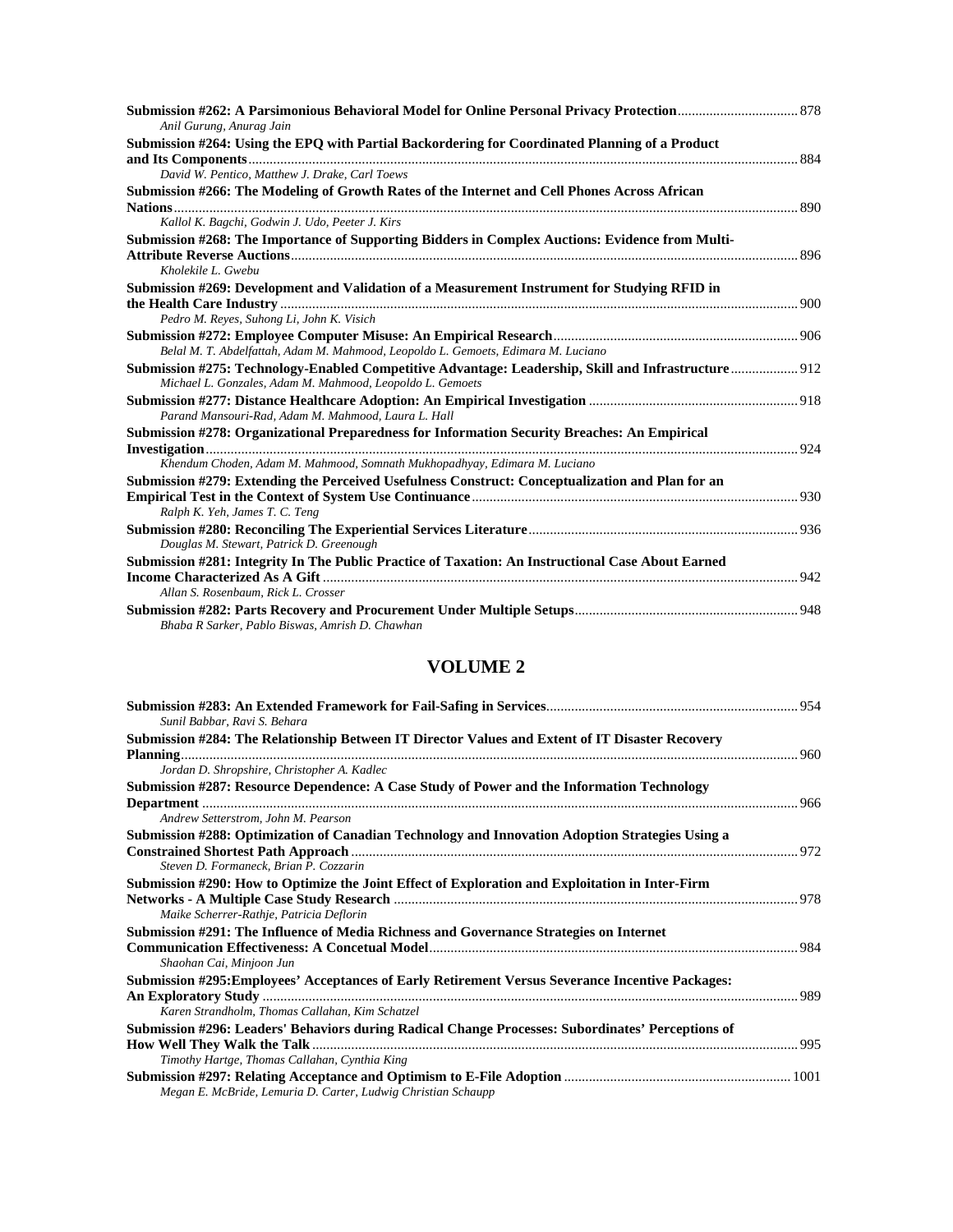| Submission #299: Attitude Toward Communication Skills: The Comparison Between Accounting                                                                |  |
|---------------------------------------------------------------------------------------------------------------------------------------------------------|--|
| Ping Lin, Debra M. Grace, Sudha Krishnan                                                                                                                |  |
| Submission #300: First-Order Statistic-Based Control Charts for Monitoring Weibull Percentiles 1013<br>Xiaohui Huang, Francis Pascual                   |  |
| Mithu Bhattacharya, Chao-Hsien Chu, Tracy Mullen, Jack C. Hayya                                                                                         |  |
| Submission #305: Moderated Multiple Regression of RFID IT Infrastructure Integration/Supply                                                             |  |
| <b>Chain Process Integration and System Deployment Outcomes: The Importance of Reciprocal</b>                                                           |  |
|                                                                                                                                                         |  |
| Rebecca Angeles                                                                                                                                         |  |
| Doug Laufer, Rick L. Crosser                                                                                                                            |  |
| Submission #308: Technology Consistency and the Implementation and Effectiveness of Process                                                             |  |
|                                                                                                                                                         |  |
| Michael H. Small, Mahmoud M. Yasin, Jafar Alavi                                                                                                         |  |
| Submission #309: Performance Evaluation in Nonprofit Organizations: A Pragmatic Organizing                                                              |  |
|                                                                                                                                                         |  |
| Joan E. Small, Michael H. Small                                                                                                                         |  |
| Jo Ann M. Duffy, John M. Miller                                                                                                                         |  |
| Submission #311: Beyond Cooperation in the Prisoners' Dilemma: Analyzing the Role of Relational                                                         |  |
|                                                                                                                                                         |  |
| Maisa M. Silva, Ana Paula Cabral Costa                                                                                                                  |  |
| Submission #313: An International Study of Corporate Reputation, Diversification and Performance  1063<br>Ernest H. Hall Jr., Jooh Lee, Kyu-Seung Whang |  |
|                                                                                                                                                         |  |
| Nat Natarajan, Bob Wood, Jessie Daniels                                                                                                                 |  |
| Submission #316: A Mechanism of Transferring Manufacturing Competences to Increase Market                                                               |  |
|                                                                                                                                                         |  |
| Kun Liao, Ying Liao, Qiang Tu                                                                                                                           |  |
|                                                                                                                                                         |  |
| <b>Robert Hutchinson</b>                                                                                                                                |  |
| Submission #319: Impact of Hospital Service Quality on Patient Satisfaction and Hospital                                                                |  |
|                                                                                                                                                         |  |
| Jeen-Su Lim, Kee-Sook Lim                                                                                                                               |  |
| Submission #320: Impact of E-Store Site Success Factors: Multi-Group Analysis of Gender 1088                                                            |  |
| Kee-Sook Lim, Jeen-Su Lim                                                                                                                               |  |
| Submission #321: A Preliminary Study of Several Different Confidence Intervals for Cronbach's                                                           |  |
| Louis W. Glorfeld, Doug White                                                                                                                           |  |
| Submission #324: Healthcare Quality Management: Alternative Solutions for Improving                                                                     |  |
|                                                                                                                                                         |  |
| Beth Ann Fiedler, Atul Agarwal                                                                                                                          |  |
| Submission #325: Evaluation of the Costa Rican Excellence Award for High Quality and Performance  1106                                                  |  |
| Henry Quesada, Carlo A. Mora-Monge, Marcela Meneses-Guzman, Marvin E. González, Gioconda Quesada                                                        |  |
| Submission #327: The Impact of the ERP System on the Strategic Information System for the Service                                                       |  |
|                                                                                                                                                         |  |
| Gyu C. Kim, Stacy S. Kim                                                                                                                                |  |
| Submission #328: Determining Bond Ratings for State General Obligation Bonds: What Doesn't                                                              |  |
|                                                                                                                                                         |  |
| Judith Anne Kamnikar, Edward G. Kamnikar, Keren H. Deal, Kevin S. Osborne                                                                               |  |
| Submission #330: What Managerial Competencies Are Critical under Different Organizational                                                               |  |
| Shu-Hui Chen, Jen-An Cheng                                                                                                                              |  |
|                                                                                                                                                         |  |
| Christopher J. Roethlein, Cheryl W. Snead, John K. Visich                                                                                               |  |
| Submission #335: Further Exploration of the Relationship Between Satisfaction with Organizational                                                       |  |
| Rewards and an Individual's Tendency to Report Perceived Dysfunctional Budget Behavior of Others  1136                                                  |  |
| Mary K. Collins                                                                                                                                         |  |
| Submission #336: The Ethics of Grading and Graduation Requirements: A Case for Accounting                                                               |  |
|                                                                                                                                                         |  |
| Sheldon R. Smith                                                                                                                                        |  |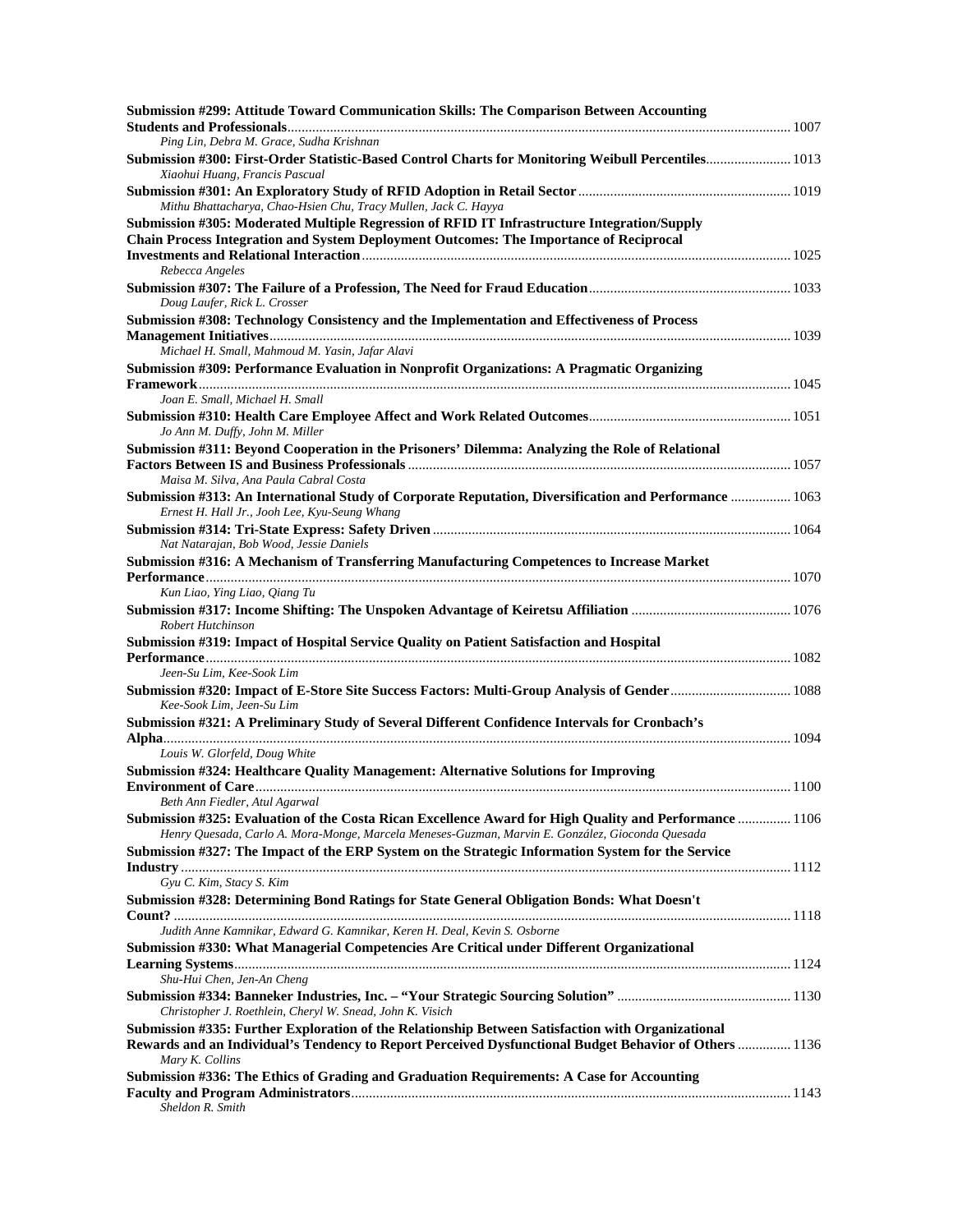| Submission #340: A Theoretical Perspective on Diversity: Institutional Influences on the Three                                  |  |
|---------------------------------------------------------------------------------------------------------------------------------|--|
| Aaron M. French, Leigh A. Mutchler, J. P. Shim                                                                                  |  |
| Submission #341: A Conceptual Model of Pro-Environmental Consumer Decision and Action  1155<br>David M. Nelson, Jeen-Su Lim     |  |
| Submission #346: Impact of Information Technology Infrastructure Flexibility on the Competitive                                 |  |
| Seongbae Lim                                                                                                                    |  |
| Submission #347: Communication Support in Nominal Versus Actual Groups: How Much is Too                                         |  |
| Janejira Sutanonpaiboon, Kiattisak Phongkusolchit, Nongkran Lertpittayapoom                                                     |  |
| Praveen Pinjani                                                                                                                 |  |
| Submission #351: The Roles of Knowledge Creation in Virtual Teams and Information Security                                      |  |
| Kamphol Wipawayangkool<br>Kamphol Wipawayangkool                                                                                |  |
| Submission #353: Reconceptualizing Cognitive and Technical Dimension of Tacit Knowledge: A                                      |  |
| Kamphol Wipawayangkool, James T. C. Teng                                                                                        |  |
| Submission #355: The Influence of Management Styles on Professional Skills: Innovative Culture                                  |  |
| Pei-Li Yu                                                                                                                       |  |
| Richard L. Jenson                                                                                                               |  |
| Rong Chen, Zang Li, Chao-Hsien Chu                                                                                              |  |
| Krista Johnson, Yong Joo Lee                                                                                                    |  |
| John M. Miller, Jo Ann M. Duffy                                                                                                 |  |
| Submission #367: The Operational Efficiency of Washington Hydroelectric Plants Using Data                                       |  |
| Allison Nieuwenhuis, Yong Joo Lee                                                                                               |  |
| Anil Aggarwal                                                                                                                   |  |
| Submission #369: The Good Soldier as a Professional: Reconceptualizing the Organizational                                       |  |
| David L. Turnipseed, Ali Rassuli                                                                                                |  |
| Uzay Damali, Janis L. Miller                                                                                                    |  |
| Submission #373: Information Systems Misuse and Computer Security in the Small Business 1252<br>Charles B. Foltz, Janet Renwick |  |
| Submission #374: Preparing Tomorrow's Global Decision Makers: A Case for Geographic                                             |  |
| A. James Wynne, Yan Li, Jeffry Babb Jr.                                                                                         |  |
| Vijayan Sugumaran, Abishake Subramanian                                                                                         |  |
| Submission #378: Increases in Inventory help accomplish Supply Chain goals: A System Dynamics                                   |  |
| Balaji Janamanchi, James R Burns                                                                                                |  |
| Shad Dowlatshahi                                                                                                                |  |
| Sergio Picazo-Vela                                                                                                              |  |
| Dorothee-Catherine Wengelnik, Vivek Shah                                                                                        |  |
| Anne-Marie Oulai, J. Michael Tarn                                                                                               |  |
| Submission #386: The Big Five Personality Dimensions And Emotional Intelligence: Facilitating                                   |  |
| Uyi Lawani                                                                                                                      |  |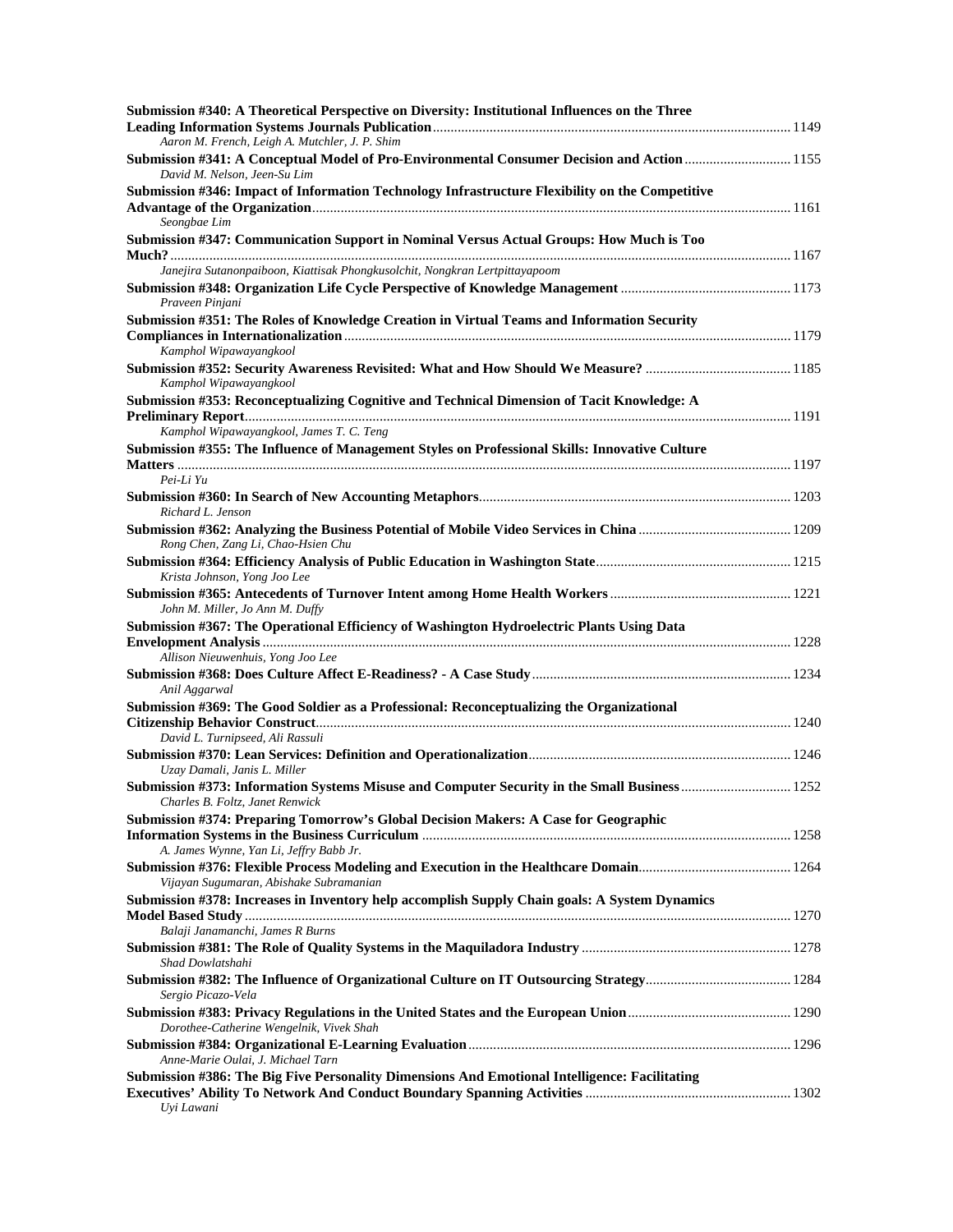| Hwee-Joo Kam, Pairin Katerattanakul                                                                                                                                                                                                                              |  |
|------------------------------------------------------------------------------------------------------------------------------------------------------------------------------------------------------------------------------------------------------------------|--|
| Submission #389: Designing Computer Supported Collaborative Work Around Knowledge Flows 1314<br>Yan Cimon                                                                                                                                                        |  |
| Submission #390: Chinese Government Officials' Opinions on E-Government Benefits, Issues, and<br>Yue Zhang, David Liu, Chang-tesh Hsieh, Charlotte Jones                                                                                                         |  |
| Submission #391: Information Sharing with Suppliers to Improve Mass Customization Capability: A                                                                                                                                                                  |  |
|                                                                                                                                                                                                                                                                  |  |
| Kun Liao, Zhongming Ma, C. T. Lin<br>Yaquan Xu, Haibo Wang                                                                                                                                                                                                       |  |
| Submission #393: Examination of the MBNQA 2008 Framework Using Causal Latent Semantic                                                                                                                                                                            |  |
| Muhammad Muazzem Hossain, Victor R. Prybutok, Nicholas E. Evangelopoulos                                                                                                                                                                                         |  |
| Raluca Mihaela Stoleru, Alain Halley                                                                                                                                                                                                                             |  |
| Submission #397: Disaster Recovery Planning, Analyzing the Dilemma: In-house vs. Outsourced with                                                                                                                                                                 |  |
| Mark Schmidt, Dennis C. Guster, Olivia F. Lee, Brandon McCann                                                                                                                                                                                                    |  |
| Rong Chen, Zang Li                                                                                                                                                                                                                                               |  |
| Submission #400: Finding Music by Lyrics Search: The Design and Implementation of a Chinese                                                                                                                                                                      |  |
| Jingjing Li                                                                                                                                                                                                                                                      |  |
| Submission #401: S Corporations' Shareholders are Treated Like Partners for Fringe Benefit<br>Steven Gill, Michael S. Keane, Nathan Oestreich                                                                                                                    |  |
| Submission #402: Analyzing the Reciprocal Relationships Between Trust and Interorganization                                                                                                                                                                      |  |
| Rong Chen, Zang Li, Chao-Hsien Chu                                                                                                                                                                                                                               |  |
| Haina Zhang, André M. Everett, Malcolm H. Cone, Graham Elkin                                                                                                                                                                                                     |  |
| Submission #404: Service Strategy in the Telecommunication Industry: The Importance of                                                                                                                                                                           |  |
| Capabilities for the Service Encounter manufactured and the service Encounter manufactured and the Service Encounter manufactured and the service Encounter manufactured and the Service Encounter manufactured and the Servic<br>Rafael Teixeira, Aleda V. Roth |  |
| Zaiyong Tang, Kallol K. Bagchi, Anurag Jain                                                                                                                                                                                                                      |  |
|                                                                                                                                                                                                                                                                  |  |
| Tsung-Chi Liu, Ching-Chuan Wu                                                                                                                                                                                                                                    |  |
| Brandis B. Phillips, Belinda P. Shipps<br>Submission #412: Active Learning in Operations Management Education: A Radical Design for the                                                                                                                          |  |
| Brad C. Meyer                                                                                                                                                                                                                                                    |  |
| Submission #413: Analysis of the Factors Influencing Transport Outsourcing Decision Making 1418<br>Pieter J. Marijnissen, Joseph Barjis                                                                                                                          |  |
| Brett J. L. Landry, Sue Conger                                                                                                                                                                                                                                   |  |
| H. Brian Hwarng                                                                                                                                                                                                                                                  |  |
| Submission #420: A Game Theory Approach to Price and Advertisement Decisions in a<br>Jinfeng Yue, Jill Austin, Zhimin Huang, Bintong Chen                                                                                                                        |  |
| Submission #423: An Investigation into the Relationships Between Gender Perception of Computing,<br>Computer Self-Efficacy and Computer Anxiety: A Comparison Study Between Chinese Females and                                                                  |  |
|                                                                                                                                                                                                                                                                  |  |
| Kittipong Laosethakul, Thaweephan Leingpibul, Pan Zhen                                                                                                                                                                                                           |  |
| Joanne S. Utley, J. Gaylord May                                                                                                                                                                                                                                  |  |
| Ravi S. Behara                                                                                                                                                                                                                                                   |  |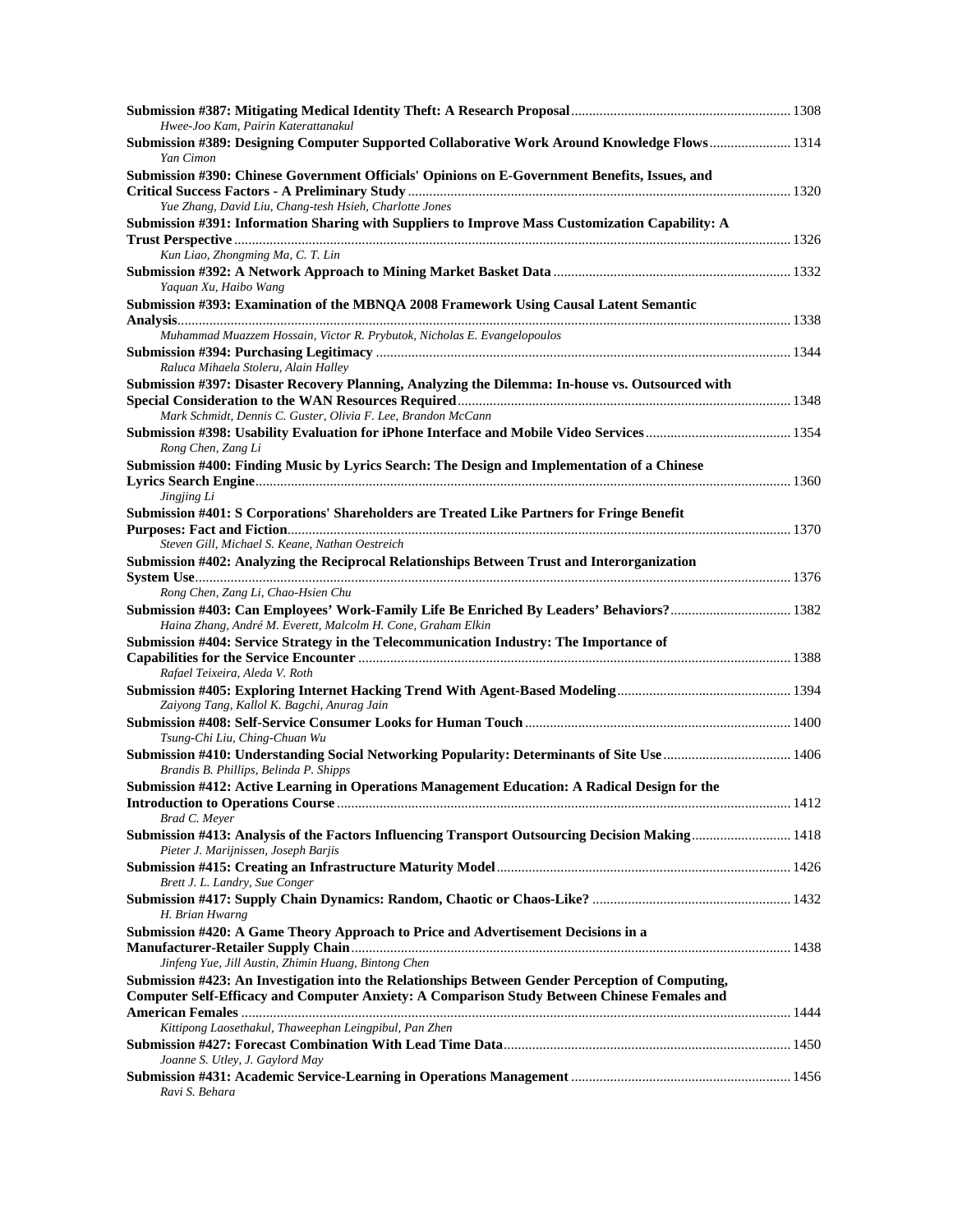| Submission #433: Using Baldrige Foundation's Framework for Achieving Educational Excellence at                                                            |  |
|-----------------------------------------------------------------------------------------------------------------------------------------------------------|--|
| Mayur S. Desai, Kwadwo Ofori-Brobbey                                                                                                                      |  |
| Submission #436: An Empirical Examination of Project Management Excellence Instrument in                                                                  |  |
|                                                                                                                                                           |  |
| Kwasi Amoako-Gyampah, Ruth A. Smith-Adjei, Francis Kofi Andoh-Baidoo                                                                                      |  |
|                                                                                                                                                           |  |
| Richard J. Wallace, Ilya Ashikhmin                                                                                                                        |  |
| Submission #441: Does Task Motivation Interact with Task Complexity to Affect Decision                                                                    |  |
| Siew H. Chan, Qian Song, Lee J. Yao, D. Veena Parboteeah                                                                                                  |  |
| Submission #442: Agent Gender and Firm Compliance in Relational Exchanges: Is There Really a                                                              |  |
|                                                                                                                                                           |  |
| Young K. Ro, Kuo-Ting Hung, Chanchai Tangpong                                                                                                             |  |
| Submission #443: Ethical Perspectives of Business Students: Development of a New Instrument 1496                                                          |  |
| John R. Drake, Dianne Hall, Teresa Lang                                                                                                                   |  |
| Submission #446: The Role of Individual Non-Response Bias in Team-Level Research: The Process of                                                          |  |
| Non-Response and the Conditions Under Which the Non-Response Biases Team-Level Correlations 1502                                                          |  |
| Dmitriy A. Nesterkin, Thomas W. Jones, Bill Hardgrave<br>Submission #447: Reactions to Signals of a Firm's Investment in People: Evidence from the Equity |  |
|                                                                                                                                                           |  |
| Andrew Herdman, Joshua Aaron, W. Lee Grubb III                                                                                                            |  |
| Submission #449: Legal Origins and Ease of Start-Up Businesses: The Case of Sub-Saharan African                                                           |  |
|                                                                                                                                                           |  |
| Jean Kabongo, John O. Okpara                                                                                                                              |  |
|                                                                                                                                                           |  |
| Joel Jolayemi                                                                                                                                             |  |
| Submission #451: How Do Concerns About Access to Data and Fairness of Information Management                                                              |  |
| Joseph S. Mollick                                                                                                                                         |  |
| Submission #452: The Role of Quality of Integration in the Success of New Product Development  1532                                                       |  |
| Bill Johnson, Roberto Filippini                                                                                                                           |  |
| Submission #453: Influences of a Manufacturing Firm's Flexibility, Partnering Flexibility and                                                             |  |
|                                                                                                                                                           |  |
| Yan Jin, Mark A. Vonderembse, T. S. Ragu-Nathan                                                                                                           |  |
| Submission #456: Using a Balanced Approach to Implementing a More Effective Kanban System for                                                             |  |
| Peter Pinto, Yunsook Hong, B. Madhu Rao                                                                                                                   |  |
|                                                                                                                                                           |  |
| Tsan Ching Kang, Albert H. Huang, Shin-Yuan Hung                                                                                                          |  |
|                                                                                                                                                           |  |
| Ardeshir Lohrasbi                                                                                                                                         |  |
| Submission #461: Reconceptualization of Manufacturing Flexibility and Its Dimensions: An                                                                  |  |
|                                                                                                                                                           |  |
| Pamela Rogers, Richard E. White, Divesh Ojha<br>Submission #462: A Study of the Effects of Experiential Projects and Gender on Certainty of Degree        |  |
|                                                                                                                                                           |  |
| Kenneth Sousa, Lori A. Coakley                                                                                                                            |  |
| Submission #464: The Newsvendor Problem with Pricing, A Dual Price-Quantity Pairs Model  1572                                                             |  |
| Craig M. Sorochuk, John Wilson                                                                                                                            |  |
| Submission #465: Inventory Policy for a Supply Chain with Multiple Types of Customers, Demand                                                             |  |
|                                                                                                                                                           |  |
| P. S. Sundararaghavan, Bo Li, Udayan Nandkeolyar, Rangarajan Parthasarathy                                                                                |  |
| Shona D. Morgan, Roger Gagnon                                                                                                                             |  |
| Submission #470: A Model of System Reconfigurability and Pedagogical Usability in an E-Learning                                                           |  |
|                                                                                                                                                           |  |
| Jianfeng Wang, Ki-hyun Park, Mark Yang, William J. Doll                                                                                                   |  |
| Submission #473: How to Get Information Security Project Approved by Business Managers? 1596                                                              |  |
| Revital Elitzur, Ying Sai, Dong Chen                                                                                                                      |  |
|                                                                                                                                                           |  |
| Varol O. Kayhan, Neset Hikmet, Anol Bhattacherjee                                                                                                         |  |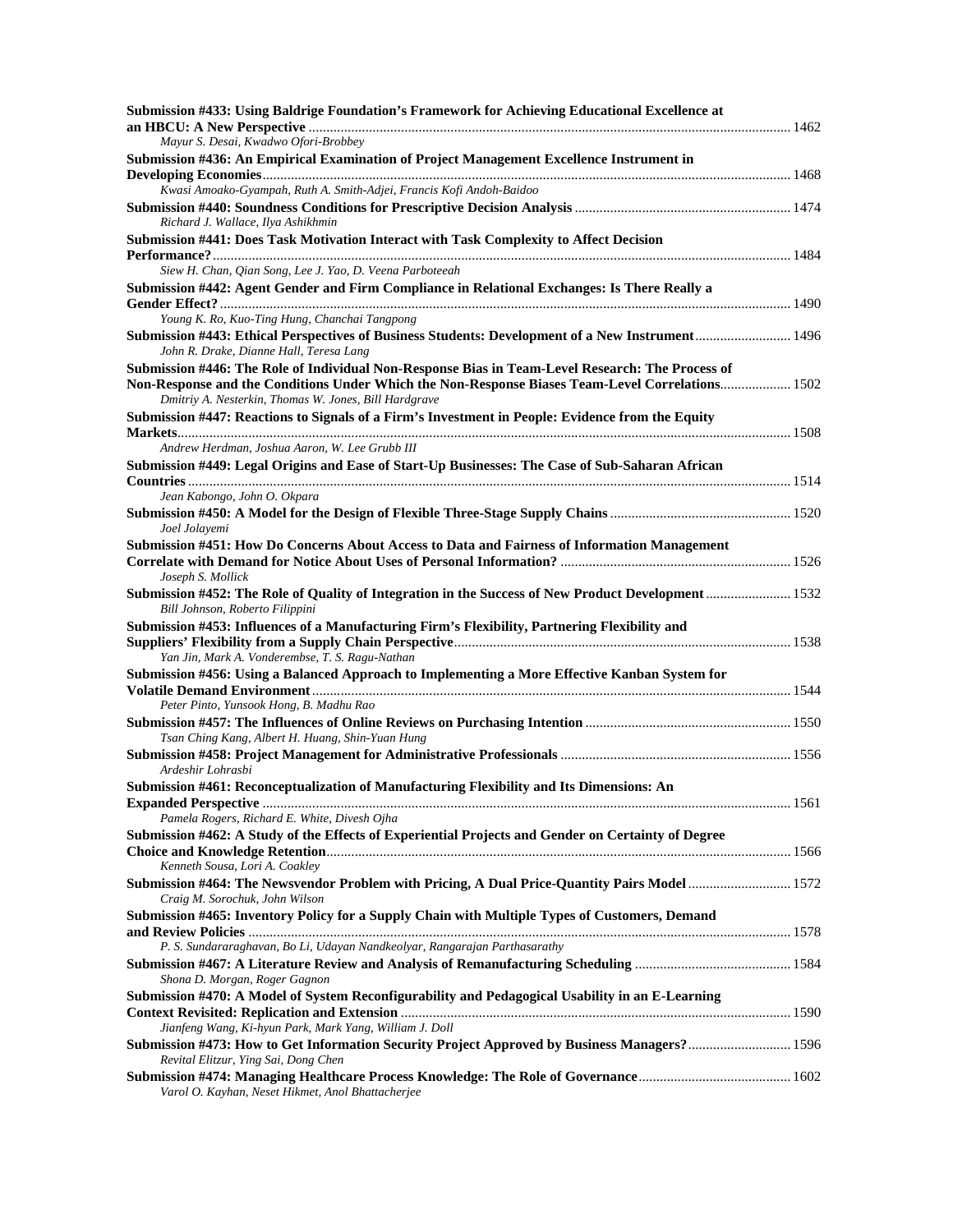| Submission #475: Linking Coordination and Distribution Chain Restructuring to Market                                                                        |  |
|-------------------------------------------------------------------------------------------------------------------------------------------------------------|--|
| James Jungbae Roh, Paul C. Hong                                                                                                                             |  |
| Submission #476: Top Manager Acceptance of Government-to-Business E-Government Services: A                                                                  |  |
|                                                                                                                                                             |  |
| Shin-Yuan Hung, Chia-Ming Chang, Kuanchin Chen, King-Zoo Tang<br>Submission #477: The Impact of ERP Implementation on Organization and Customer Value  1619 |  |
| <b>Woosang Hwang</b>                                                                                                                                        |  |
| Paulo Renato Soares Terra, Fernanda G. Victor                                                                                                               |  |
|                                                                                                                                                             |  |
| Peggy Lane, Khaled Alshare, Ronald Freeze                                                                                                                   |  |
| Gerald R. Aase, Charles G. Petersen, Daniel R. Heiser                                                                                                       |  |
| Gary L. Stading, Madeline Johnson                                                                                                                           |  |
| Submission #486: Structure Follows Strategy: The Case of Buyer-Supplier Relationship Analysis 1649<br>Ramesh Dangol, Thawatchai Jitpaiboon                  |  |
| Submission #489: Evaluating the Technology Acceptance Model, Task-Technology Fit and User                                                                   |  |
| Matthew J. Wills, Omar F. El-Gayar, Amit Deokar                                                                                                             |  |
| Submission #490: The Role of Telecommunication in the Rescue Process of Large Scale Disaster -<br>Xiaoqing Li                                               |  |
| Submission #491: Offshore Outsourcing Strategy From Internationalization Process Perspective  1665<br>Mark Yang, Jeen-Su Lim                                |  |
| Submission #493: The Impact of Differences in Cultural Crossvergence on Global Team                                                                         |  |
| André M. Everett, Yim-Yu Wong, Joel D. Nicholson                                                                                                            |  |
| 1677 Submission #494: Development of a Variance-Process Model of Consumer-Centered Web Site Design 1677<br>Yuan Li                                          |  |
| Submission #495: The Impact of Learning and Performance Goal Orientation on Task Performance:                                                               |  |
| Gary Hackbarth, Teuta Cata<br>Submission #496: Influence the Capabilities of ERP Vendors on ERP Project Success and the                                     |  |
| Jaehyun Paek, Taesoo Moon, Shih-Chieh Hsu, Ross T. Hightower                                                                                                |  |
| Submission #497: Exploring the Intellectual Structure of the Role of Trust in Information Systems                                                           |  |
| Aakash Taneja, George A. Mangalaraj, Anil Singh<br>Submission #498: A Novel Privacy Preserving Clustering Method Using Interactive Collective               |  |
|                                                                                                                                                             |  |
| Xin Li                                                                                                                                                      |  |
| Li Chen                                                                                                                                                     |  |
| Max Kennedy                                                                                                                                                 |  |
| Submission #501: Optimal Training and Technology Decision-Making Via a Constrained Shortest                                                                 |  |
|                                                                                                                                                             |  |
| Steven D. Formaneck, Brian P. Cozzarin                                                                                                                      |  |
| Max Kennedy                                                                                                                                                 |  |
| Submission #504: Executive Compensation at AIG: A Report on U.S. and Overseas Press Coverage  1731<br>John E. Simms                                         |  |
| Submission #506: Fractal Vertical Polarization: Outline of the Theory and Exploration into Its                                                              |  |
| Roger A. Voss, Dennis Krumwiede                                                                                                                             |  |
|                                                                                                                                                             |  |
| Zhen Li, Ching-Chung Kuo                                                                                                                                    |  |
| Submission #510: Economic Analysis of 2D Barcode Versus RFID in Manufacturing: An Exploratory                                                               |  |
| Jongsawas Chongwatpol, Ramesh Sharda                                                                                                                        |  |